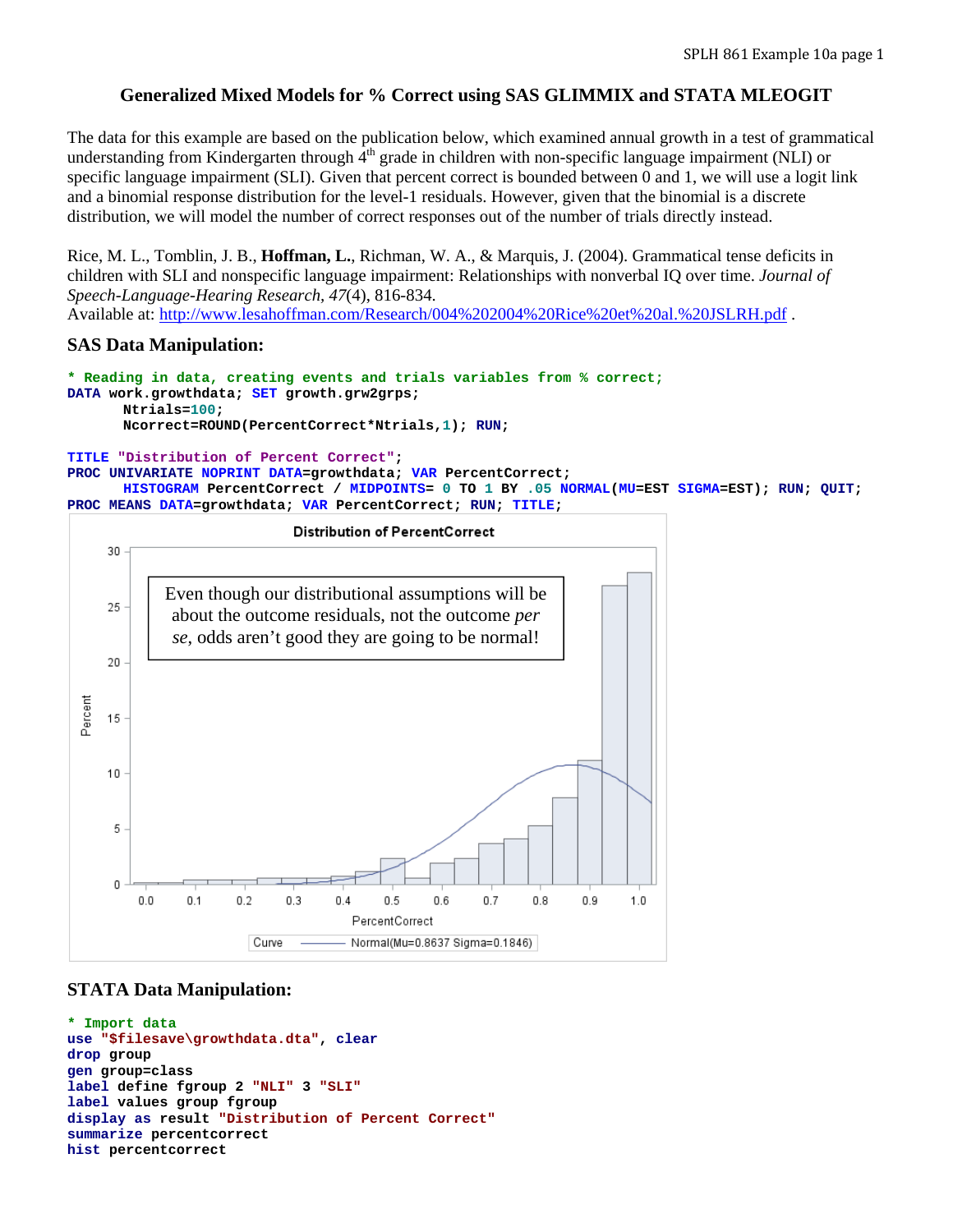#### **Single-Level Empty Means Model for % correct using DV = Events/Trials Binomial Model**

```
display as result "Empty Means Single-Level Model"
melogit ncorrect , binomial(ntrials), 
estat ic, n(104), 
nlcom 1/(1+exp(-1*(_b[_cons]))) // intercept in probability
estimates store Fit1 // save fit stats
TITLE "Empty Means Single-Level Model"; 
PROC GLIMMIX DATA=growthdata NOCLPRINT NOITPRINT METHOD=QUAD(QPOINTS=5) GRADIENT; 
       CLASS ID group wave; 
       MODEL Ncorrect/Ntrials = / SOLUTION LINK=LOGIT DIST=BINOMIAL; 
       ESTIMATE "Intercept" intercept 1 / ILINK; * ILINK un-logits prediction;
RUN; 
            Fit Statistics 
-2 Log Likelihood 14444.36
AIC (smaller is better) 14446.36 
AICC (smaller is better) 14446.36 
BIC (smaller is better) 14450.59 
CAIC (smaller is better) 14451.59 
HQIC (smaller is better) 14448.01 
Pearson Chi-Square 14699.20
Pearson Chi-Square / DF 28.94
                                                  To go from logits to predicted % correct: 
                                                         Prob(y = 1) = \frac{\exp(1.8475)}{1.1 \cdot \frac{(1.9475)}{1.947}}\frac{e_1}{1 + \exp(1.8475)} = .8638The sample average probability of getting each item 
                                                  correct is .8638. But this model has over-dispersion (too 
                                                  much variance, likely because we haven't incorporated 
                                                  the correlation among occasions from the same person).
                                                                   Note: I am using 5 quadrature points to 
                                                                   match STATA's default. In practice SAS 
                                                                   will choose how many are needed if you 
                                                                   don't specify (as 5 is likely to be too few).
```

|           |          |          | Estimates |         | Standard |        |          |
|-----------|----------|----------|-----------|---------|----------|--------|----------|
|           |          | Standard |           |         |          |        | Error    |
| Label     | Estimate | Error    | DF        | t Value | Pr >  t  | Mean   | Mean     |
| Intercept | .8475    | 0.01294  | 507       | 142.81  | < 0.001  | 0.8638 | 0.001522 |
|           |          |          |           |         |          |        |          |

### **Empty Means, Random Intercept Two-Level Model for % correct**

```
display as result "Empty Means Random Intercept Two-Level Model" 
melogit ncorrect , || id: , binomial(ntrials), 
estat ic, n(104), 
nlcom 1/(1+exp(-1*(_b[_cons]))) // intercept in probability
estimates store Fit2 // save fit stats 
lrtest Fit2 Fit1 // LRT for random intercept variance
TITLE "Empty Means Random Intercept Two-Level Model"; 
PROC GLIMMIX DATA=work.growthdata NOCLPRINT NOITPRINT METHOD=QUAD(QPOINTS=5) GRADIENT; 
      CLASS ID group wave; 
      MODEL Ncorrect/Ntrials = / SOLUTION LINK=LOGIT DIST=BINOMIAL; 
      RANDOM INTERCEPT / SUBJECT=ID TYPE=UN; 
      ESTIMATE "Intercept" intercept 1 / ILINK; * ILINK un-logits prediction;
      COVTEST "Need Random Intercept?" 0; * Test if random intercept is needed;
RUN; 
          Fit Statistics 
-2 Log Likelihood 9304.03
AIC (smaller is better) 9308.03
AICC (smaller is better) 9308.06
BIC (smaller is better) 9313.32
CAIC (smaller is better) 9315.32 
HQIC (smaller is better) 9310.18 
           Covariance Parameter Estimates 
Cov Standard
Parm Subject Estimate Error Gradient 
UN(1,1) ID 0.9647 0.1394 -0.001 
                                                    The fixed intercept is not the same as in the 
                                                    previous single-level model because it is now 
                                                    conditional on the random intercept (expected 
                                                    proportions for someone with person mean = 0).
                                              COVTEST is a score test to evaluate the change in fit if 
                                              parameters labeled as 0 were removed from the model. 
                                              Fit Statistics for Conditional Distribution 
                                               -2 log L(Ncorrect | r. effects) 8819.39
                                              Pearson Chi-Square 7083.43
                                              Pearson Chi-Square / DF 13.94
```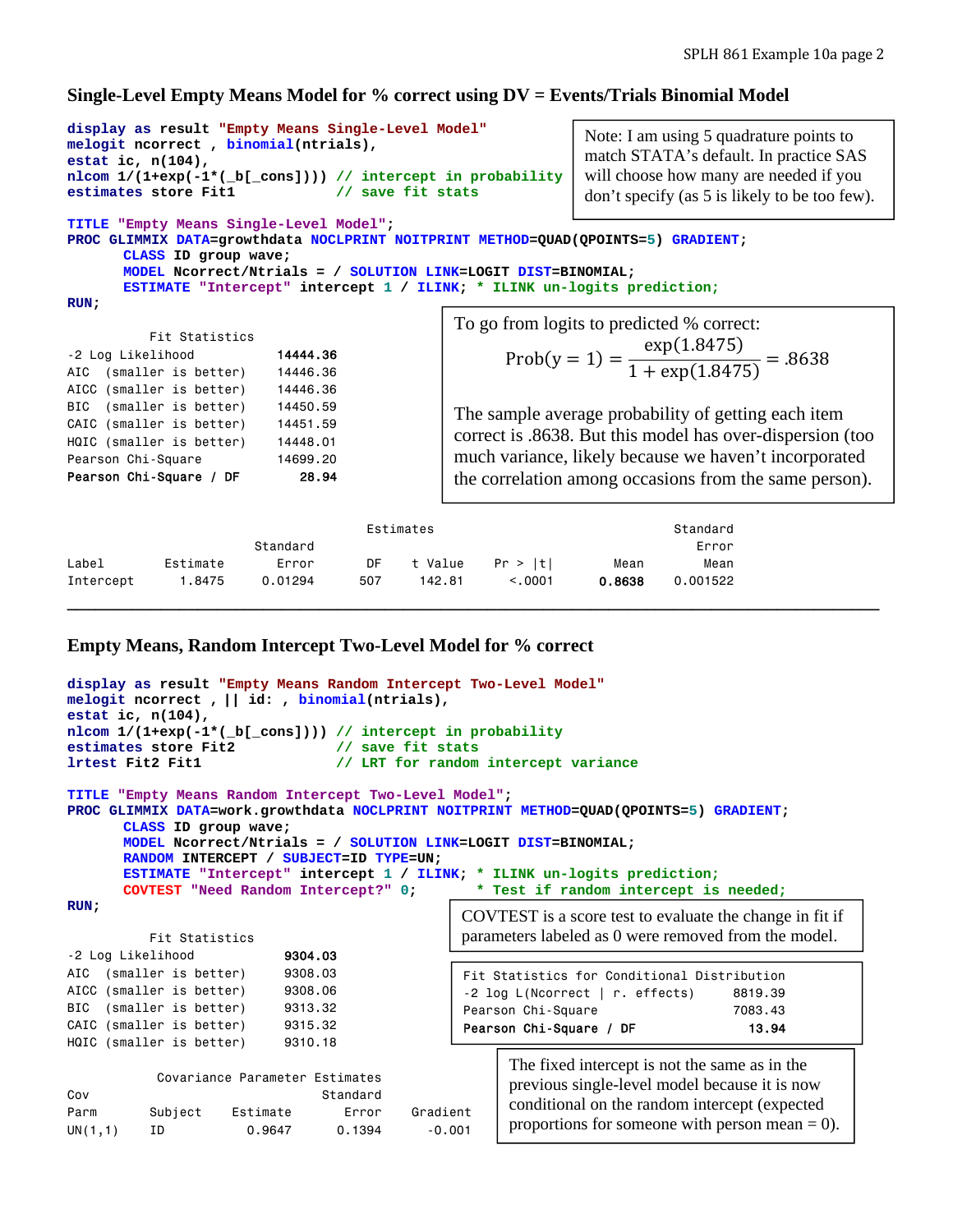| Estimates                                      |          |          |                                |         |            |        |          |  |
|------------------------------------------------|----------|----------|--------------------------------|---------|------------|--------|----------|--|
|                                                |          | Standard |                                |         |            |        | Error    |  |
| Label                                          | Estimate | Error    | DF                             | t Value | Pr >  t    | Mean   | Mean     |  |
| Intercept                                      | 2.1572   | 0.09787  | 103                            | 22.04   | < 0.001    | 0.8963 | 0.009093 |  |
|                                                |          |          |                                |         |            |        |          |  |
|                                                |          |          | Tests of Covariance Parameters |         |            |        |          |  |
|                                                |          |          | Based on the Likelihood        |         |            |        |          |  |
| Label                                          |          | DF       | -2 Log Like                    | ChiSa   | Pr > Chisq | Note   |          |  |
| Need Random Intercept?                         |          |          | 14444                          | 5140.32 | < 0.001    | ΜI     |          |  |
| MI: P-value based on a mixture of chi-squares. |          |          |                                |         |            |        |          |  |

Random intercept 95% confidence interval in logits =  $2.1572 \pm 1.96***SQRT**(0.9647) = 0.232$  to 4.0823, which translates to predicted individual mean probabilities of getting an item correct of .558 to .983.

**\_\_\_\_\_\_\_\_\_\_\_\_\_\_\_\_\_\_\_\_\_\_\_\_\_\_\_\_\_\_\_\_\_\_\_\_\_\_\_\_\_\_\_\_\_\_\_\_\_\_\_\_\_\_\_\_\_\_\_\_\_\_\_\_\_\_\_\_\_\_\_\_\_\_\_\_\_\_\_\_\_\_\_\_\_\_\_** 

# **Saturated Means for Wave\*Group, Random Intercept (Two-Level) Model for % Correct**

|        |                                                               |     |         |        |     | display as result "Saturated Means by Wave and Group Random Intercept Two-Level Model" |                                                                                            |  |
|--------|---------------------------------------------------------------|-----|---------|--------|-----|----------------------------------------------------------------------------------------|--------------------------------------------------------------------------------------------|--|
|        | melogit ncorrect i.wave##i.group,    id: , binomial(ntrials), |     |         |        |     |                                                                                        |                                                                                            |  |
|        | estat ic, $n(104)$ ,                                          |     |         |        |     |                                                                                        |                                                                                            |  |
|        | contrast i.wave#i.group                                       |     |         |        |     | // multivariate Wald tests                                                             |                                                                                            |  |
|        |                                                               |     |         |        |     | margins i.wave#i.group, predict(xb fixedonly) // predicted logits                      |                                                                                            |  |
|        |                                                               |     |         |        |     |                                                                                        | margins i.wave#i.group, predict(xb fixedonly) pwcompare(pveffects) // pairwise comparisons |  |
|        |                                                               |     |         |        |     | margins i.wave#i.group, predict( fixedonly) // predicted probabilities                 |                                                                                            |  |
|        |                                                               |     |         |        |     | TITLE "Saturated Means by Wave*Group Random Intercept Two-Level Model";                |                                                                                            |  |
|        |                                                               |     |         |        |     | PROC GLIMMIX DATA=work.growthdata NOCLPRINT NOITPRINT METHOD=QUAD(QPOINTS=5) GRADIENT; |                                                                                            |  |
|        | CLASS ID group wave;                                          |     |         |        |     |                                                                                        |                                                                                            |  |
|        |                                                               |     |         |        |     | MODEL NCOTTECT/Ntrials = wave group / SOLUTION LINK=LOGIT DIST=BINOMIAL;               |                                                                                            |  |
|        | RANDOM INTERCEPT / SUBJECT=ID TYPE=UN;                        |     |         |        |     |                                                                                        |                                                                                            |  |
|        |                                                               |     |         |        |     |                                                                                        | LSMEANS wave*group / ILINK PLOT=MEANPLOT(SLICEBY=group JOIN); * * Plot in logts;           |  |
|        |                                                               |     |         |        |     |                                                                                        | LSMEANS wave*group / ILINK PLOT=MEANPLOT(SLICEBY=group JOIN ILINK); * Plot in prob;        |  |
|        | LSMEANS wave*group / DIFF=ALL;                                |     |         |        |     |                                                                                        | * Pairwise diffs;                                                                          |  |
| RUN:   |                                                               |     |         |        |     |                                                                                        |                                                                                            |  |
|        |                                                               |     |         |        |     | Fit Statistics                                                                         |                                                                                            |  |
|        | Type III Tests of Fixed Effects                               |     |         |        |     | -2 Log Likelihood                                                                      | 5092.40                                                                                    |  |
|        | Num                                                           | Den |         |        |     | AIC (smaller is better)                                                                | 5114.40                                                                                    |  |
| Effect | DF                                                            | DF  | F Value | Pr > F |     |                                                                                        |                                                                                            |  |
|        |                                                               |     |         |        | BIC | (smaller is better)                                                                    | 5143.49                                                                                    |  |

| Effect     | DE | DE. | F Value | Pr > F   | BIC   |
|------------|----|-----|---------|----------|-------|
| wave       | 4  | 396 | 880.08  | < 0.0001 |       |
| group      |    | 396 | 6.49    | 0.0112   | Fit   |
| group*wave | 4  | 396 | 27.44   | < 0.0001 | $-21$ |
|            |    |     |         |          | Pear  |

| Fit Statistics for Conditional Distribution |         |
|---------------------------------------------|---------|
| $-2$ log L(Ncorrect   r. effects)           | 4601.63 |
| Pearson Chi-Square                          | 3291.09 |
| Pearson Chi-Square / DF                     | 6.48    |

group\*wave Least Squares Means

|            |                |          |          |     |         |            |        | Standard |
|------------|----------------|----------|----------|-----|---------|------------|--------|----------|
|            |                |          | Standard |     |         |            |        | Error    |
| group      | wave           | Estimate | Error    | DF  | t Value | Pr ><br> t | Mean   | Mean     |
| NLI        |                | 1,0919   | 0.1457   | 396 | 7.50    | < 0.001    | 0.7487 | 0.02740  |
| <b>NLI</b> | $\overline{2}$ | 2.3612   | 0.1492   | 396 | 15.82   | < 0.001    | 0.9138 | 0.01175  |
| <b>NLI</b> | 3              | 2.8179   | 0.1521   | 396 | 18.53   | < 0.001    | 0.9436 | 0.008090 |
| <b>NLI</b> | 4              | 3,6637   | 0.1605   | 396 | 22.83   | < 0.001    | 0.9750 | 0.003910 |
| NLI        | 5              | 3,9082   | 0.1643   | 396 | 23.79   | < 0.001    | 0.9803 | 0.003170 |
| SLI        |                | 0.8226   | 0.1573   | 396 | 5.23    | < 0.001    | 0.6948 | 0.03335  |
| SLI        | $\overline{2}$ | 1.9259   | 0.1596   | 396 | 12,06   | < 0.001    | 0.8728 | 0.01772  |
| SLI        | 3              | 2,3018   | 0.1612   | 396 | 14.28   | < 0.001    | 0.9090 | 0.01333  |
| SLI        | 4              | 2.3733   | 0.1619   | 396 | 14.66   | < 0.001    | 0.9148 | 0.01262  |
| SLI        | 5              | 3,7087   | 0.1734   | 396 | 21.38   | < 0.001    | 0.9761 | 0.004050 |